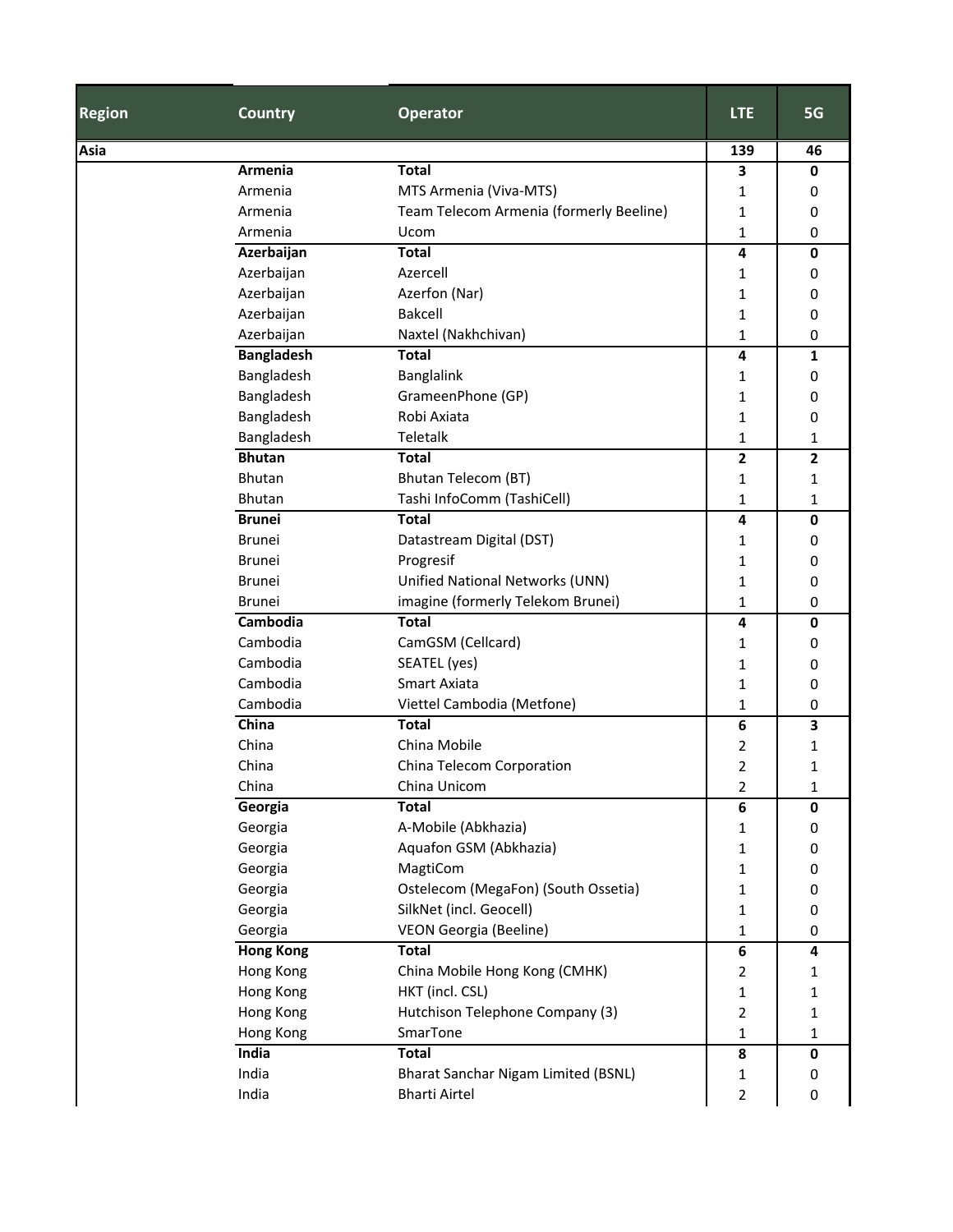| India           | <b>Reliance Communications (RCOM)</b>       | 1              | 0            |
|-----------------|---------------------------------------------|----------------|--------------|
| India           | Reliance Jio Infocomm (Jio)                 |                | 0            |
| India           | Vi (Vodafone Idea Limited, VIL)             | $\overline{2}$ | 0            |
| Indonesia       | <b>Total</b>                                | 4              | 3            |
| Indonesia       | Indosat Ooredoo Hutchison (IOH)             | 1              | 1            |
| Indonesia       | Smart Telecom (Smartfren)                   | 1              | 0            |
| Indonesia       | Telkomsel (Telekomunikasi Selular)          | $\mathbf{1}$   | 1            |
| Indonesia       | <b>XL Axiata</b>                            | $\mathbf{1}$   | 1            |
| Japan           | <b>Total</b>                                | 5              | 4            |
| Japan           | KDDI (au)                                   | $\mathbf{1}$   | $\mathbf{1}$ |
| Japan           | NTT DOCOMO                                  | 1              | 1            |
| Japan           | Rakuten Mobile                              | $\mathbf{1}$   | 1            |
| Japan           | SoftBank Corp                               | $\mathbf{1}$   | 1            |
| Japan           | <b>UQ Communications</b>                    | $\mathbf{1}$   | 0            |
| Kazakhstan      | <b>Total</b>                                | 3              | $\mathbf 0$  |
| Kazakhstan      | KaR-Tel (Beeline)                           | 1              | 0            |
| Kazakhstan      | Kcell (incl. Activ)                         | $\mathbf{1}$   | 0            |
| Kazakhstan      | Tele2-Altel (Mobile Telecom Service)        | $\mathbf{1}$   | 0            |
| Kyrgyzstan      | <b>Total</b>                                | 5              | $\mathbf 0$  |
| Kyrgyzstan      | MegaCom (Kyrgyzstan)                        | $\mathbf{1}$   | 0            |
| Kyrgyzstan      | Nur Telecom (O!)                            | 1              | 0            |
| Kyrgyzstan      | Saima Telecom                               | $\mathbf{1}$   | 0            |
| Kyrgyzstan      | Sky Mobile (Beeline)                        | $\overline{2}$ | 0            |
| Laos            | <b>Total</b>                                | 4              | $\mathbf{1}$ |
| Laos            | Entreprise des Telecommunications Lao (ETL) | $\mathbf{1}$   | 0            |
| Laos            | Lao Telecommunications Company (LTC)        | 1              | 1            |
|                 |                                             |                |              |
| Laos            | TPLUS (formerly Beeline Lao)                | $\mathbf{1}$   | 0            |
| Laos            | Unitel (Laos)                               | $\mathbf{1}$   | 0            |
| <b>Macau</b>    | <b>Total</b>                                | 4              | $\mathbf 0$  |
| Macau           | China Telecom Macau                         | 1              | 0            |
|                 | Companhia de Telecomunicacoes de Macau      |                |              |
| Macau           | (CTM)                                       | 1              | 0            |
| Macau           | Hutchison Telecom Macau (3)                 | 1              | 0            |
| Macau           | <b>SmarTone Macau</b>                       | $\mathbf{1}$   | $\mathbf 0$  |
| Malaysia        | <b>Total</b>                                | 6              | 2            |
| Malaysia        | Celcom Axiata                               | 1              | 0            |
| Malaysia        | Digi Telecommunications                     | $\mathbf{1}$   | 0            |
| Malaysia        | Digital Nasional Berhad (DNB)               | 0              | 1            |
| Malaysia        | Maxis Mobile                                | $\mathbf{1}$   | 0            |
| Malaysia        | Telekom Malaysia                            | $\mathbf{1}$   | 0            |
| Malaysia        | U Mobile (Malaysia)                         | $\mathbf{1}$   | $\pmb{0}$    |
| Malaysia        | <b>YTL Communications (Yes)</b>             | $\mathbf{1}$   | 1            |
| <b>Maldives</b> | <b>Total</b>                                | $\mathbf{z}$   | $\mathbf{2}$ |
| Maldives        | Dhivehi Raajjeyge Gulhun (Dhiraagu)         | $\mathbf{1}$   | $\mathbf 1$  |
| Maldives        | Ooredoo Maldives                            | $\mathbf{1}$   | 1            |
| Mongolia        | <b>Total</b>                                | 5              | 0            |
| Mongolia        | GMobile (Mongolia)                          | 1              | 0            |
| Mongolia        | IN Mobile Network (ONDO, SuperNet)          | $\mathbf{1}$   | 0            |
| Mongolia        | MobiCom (incl. MobiNet)                     | $\mathbf 1$    | 0            |
| Mongolia        | Skytel (Mongolia)                           | $\mathbf{1}$   | 0            |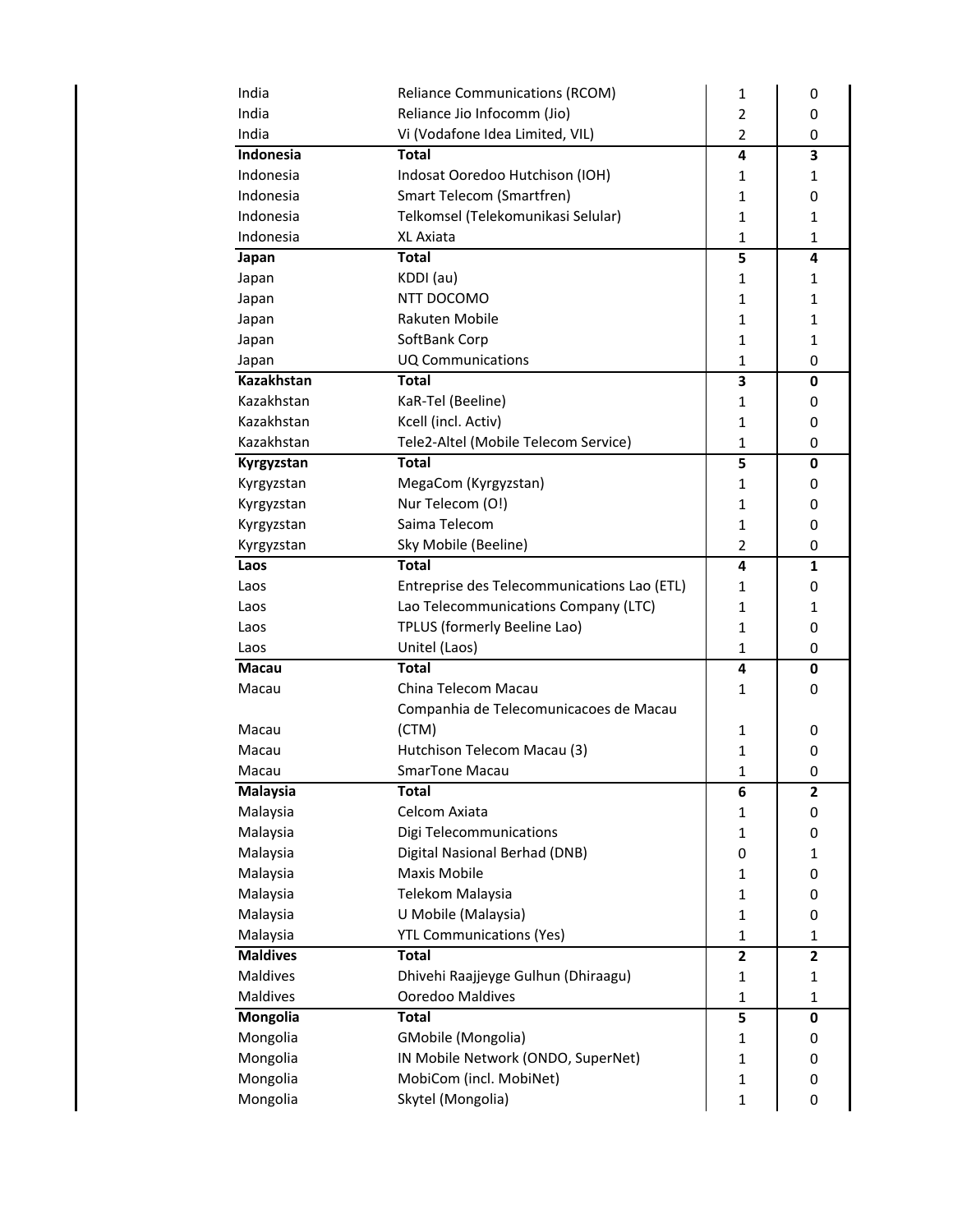| Mongolia           | Unitel (Mongolia)                             | 1                 | 0            |
|--------------------|-----------------------------------------------|-------------------|--------------|
| <b>Myanmar</b>     | <b>Total</b>                                  | 4                 | 0            |
| Myanmar            | Atom Myanmar (formerly Telenor)               | 1                 | 0            |
|                    |                                               |                   |              |
| Myanmar            | Myanmar Post and Telecommunications (MPT)     | 1                 | 0            |
| Myanmar            | Mytel                                         | $\mathbf{1}$      | 0            |
| Myanmar            | Ooredoo Myanmar                               | $\mathbf{1}$<br>0 |              |
| <b>Nepal</b>       | <b>Total</b>                                  | 3                 | 0            |
| Nepal              | <b>Ncell Axiata</b>                           | $\mathbf{1}$      | 0            |
| Nepal              | Nepal Telecom (NT)                            | 1<br>0            |              |
| Nepal              | Smart Telecom (Nepal)                         | 1                 | 0            |
| <b>North Korea</b> | <b>Total</b>                                  | $\bf{0}$          | 0            |
| Pakistan           | <b>Total</b>                                  | 5                 | 0            |
| Pakistan           | Jazz                                          | 1                 | 0            |
|                    | Pakistan Telecommunications Mobile Limited    |                   |              |
| Pakistan           | (PTML, Ufone)                                 | 1                 | 0            |
|                    | Special Communications Organization (SCO)     |                   |              |
| Pakistan           | [AJK & GB]                                    | 1                 | 0            |
| Pakistan           | <b>Telenor Pakistan</b>                       | 1                 | 0            |
| Pakistan           | Zong (CMPak)                                  | 1                 | 0            |
| <b>Philippines</b> | <b>Total</b>                                  | 3                 | 3            |
| Philippines        | DITO Telecommunity Corp (formerly Mislatel)   | 1                 | 1            |
| Philippines        | Globe Telecom (incl. Innove)                  | $\mathbf{1}$      | 1            |
|                    | PLDT Inc. (incl. Smart Communications and Sun |                   |              |
| Philippines        | Cellular)                                     | 1                 | 1            |
| Singapore          | <b>Total</b>                                  | 4                 | 4            |
|                    |                                               |                   |              |
|                    |                                               |                   |              |
| Singapore          | M1                                            | 1                 | 1            |
| Singapore          | Simba Telecom (formerly TPG Mobile)           | $\mathbf{1}$      | 1            |
| Singapore          | Singtel                                       | 1                 | $\mathbf{1}$ |
| Singapore          | StarHub                                       | 1                 | 1            |
| South Korea        | Total                                         | 3                 | 3            |
| South Korea        | <b>KT Corp</b>                                | 1                 | 1            |
| South Korea        | LG Uplus                                      | 1                 | 1            |
| South Korea        | SK Telecom (SKT)                              | 1                 | $\mathbf{1}$ |
| Sri Lanka          | Total                                         | 4                 | 2            |
| Sri Lanka          | Bharti Airtel Lanka                           | 1                 | 0            |
| Sri Lanka          | Dialog Axiata                                 | $\mathbf{1}$      | 1            |
| Sri Lanka          | Hutchison Telecommunications Lanka            | $\mathbf{1}$      | 0            |
| Sri Lanka          | SLT-Mobitel                                   | $\mathbf{1}$      | 1            |
| <b>Taiwan</b>      | <b>Total</b>                                  | 6                 | 5            |
| Taiwan             | Asia Pacific Telecom (APT)                    | 2                 | 1            |
| Taiwan             | Chunghwa Telecom                              | $\mathbf{1}$      | 1            |
| Taiwan             | Far EasTone (FET)                             | 1                 | 1            |
|                    | Taiwan Mobile Company (incl. TWM              |                   |              |
| Taiwan             | Solution/TWM Broadband)                       | 1                 | 1            |
| Taiwan             | Taiwan Star (T STAR)                          | 1                 | 1            |
| Tajikistan         | <b>Total</b>                                  | 4                 | 3            |
| Tajikistan         | Babilon-M                                     | 1                 | 0            |
| Tajikistan         | MegaFon Tajikistan (TT Mobile)                | $\mathbf{1}$      | 1            |